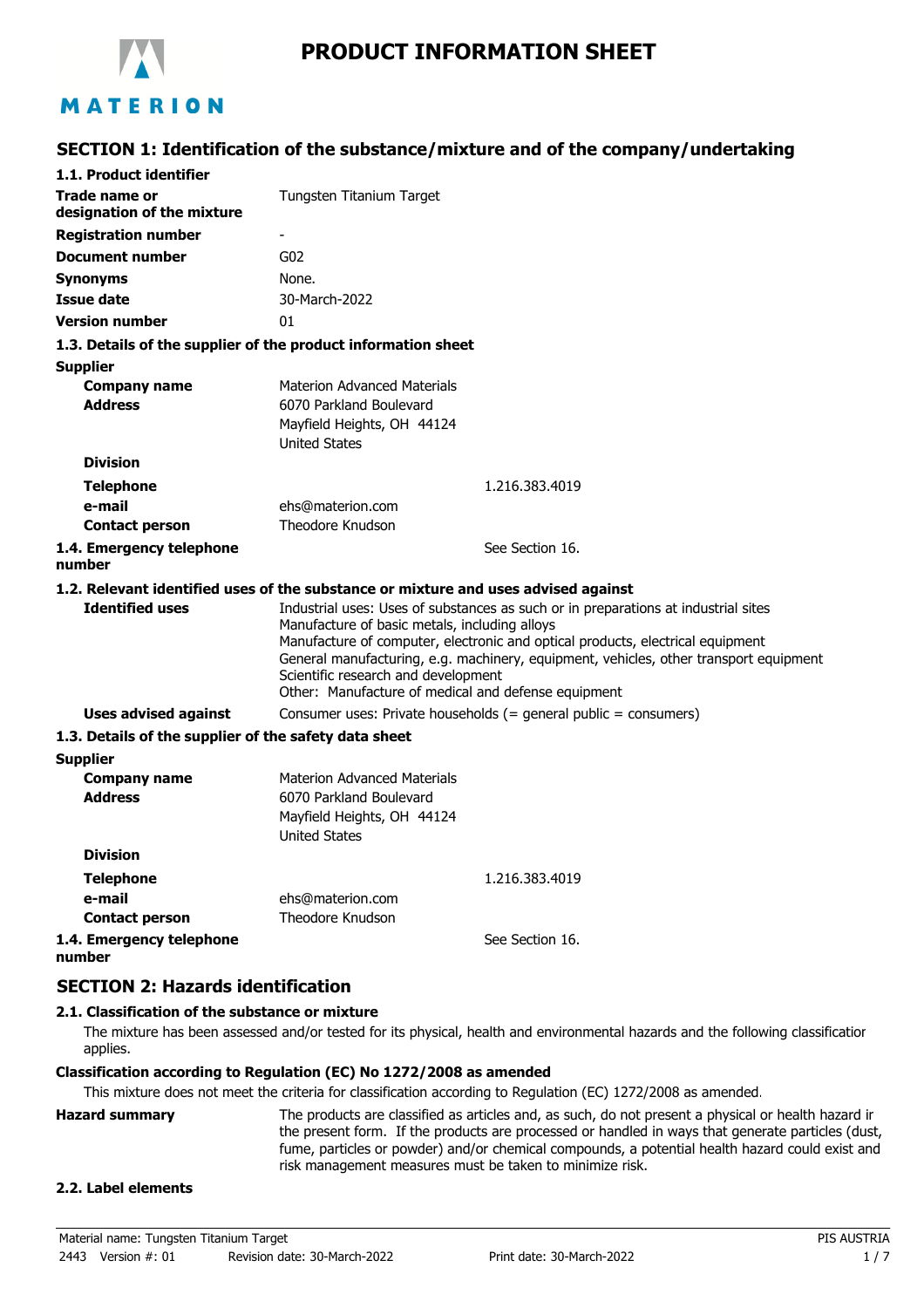|                                          | Label according to Regulation (EC) No. 1272/2008 as amended                                                                                                                                                                                                           |  |
|------------------------------------------|-----------------------------------------------------------------------------------------------------------------------------------------------------------------------------------------------------------------------------------------------------------------------|--|
| <b>Contains:</b>                         | Titanium, Tungsten                                                                                                                                                                                                                                                    |  |
| <b>Hazard pictograms</b>                 | None.                                                                                                                                                                                                                                                                 |  |
| <b>Signal word</b>                       | None.                                                                                                                                                                                                                                                                 |  |
| <b>Hazard statements</b>                 | The material as sold in solid form is generally not considered hazardous. However, if the process<br>involves grinding, melting, cutting or any other process that causes a release of dust or fumes,<br>hazardous levels of airborne particulate could be generated. |  |
| <b>Precautionary statements</b>          |                                                                                                                                                                                                                                                                       |  |
| <b>Prevention</b>                        | Observe good industrial hygiene practices.                                                                                                                                                                                                                            |  |
| <b>Response</b>                          | Wash hands after handling.                                                                                                                                                                                                                                            |  |
| <b>Storage</b>                           | Store away from incompatible materials.                                                                                                                                                                                                                               |  |
| <b>Disposal</b>                          | Dispose of waste and residues in accordance with local authority requirements.                                                                                                                                                                                        |  |
| Supplemental label<br><i>information</i> | For further information, please contact the Product Stewardship Department at $+1.216.383.4019$ .                                                                                                                                                                     |  |
| 2.3. Other hazards                       | Not a PBT or vPvB substance or mixture.                                                                                                                                                                                                                               |  |

# **SECTION 3: Composition/information on ingredients**

**3.2. Mixtures**

**General information**

**General information**

| <b>Chemical name</b> | $\frac{0}{0}$            | No.                    | CAS-No. / EC REACH Registration No. Index No. |                          | <b>Notes</b> |
|----------------------|--------------------------|------------------------|-----------------------------------------------|--------------------------|--------------|
| Tungsten             | $70 - 95$                | 7440-33-7<br>231-143-9 | $\overline{\phantom{0}}$                      | $\overline{\phantom{0}}$ |              |
|                      | <b>Classification: -</b> |                        |                                               |                          |              |
| <b>Titanium</b>      | $5 - 30$                 | 7440-32-6<br>231-142-3 | $\overline{\phantom{0}}$                      | -                        |              |
|                      | <b>Classification: -</b> |                        |                                               |                          |              |

### **SECTION 4: First aid measures**

Ensure that medical personnel are aware of the material(s) involved, and take precautions to protect themselves.

### **4.1. Description of first aid measures**

| <b>Inhalation</b>                                                                        | Move to fresh air. Call a physician if symptoms develop or persist.                                            |  |
|------------------------------------------------------------------------------------------|----------------------------------------------------------------------------------------------------------------|--|
| <b>Skin contact</b>                                                                      | Wash off with soap and water. Get medical attention if irritation develops and persists.                       |  |
| Eye contact                                                                              | Remove contact lenses, if present and easy to do. If eye irritation persists: Get medical<br>advice/attention. |  |
| <b>Ingestion</b>                                                                         | Rinse mouth. Get medical attention if symptoms occur.                                                          |  |
| 4.2. Most important<br>symptoms and effects, both<br>acute and delayed                   | Irritation of eyes.                                                                                            |  |
| 4.3. Indication of any<br>immediate medical attention<br>and special treatment<br>needed | Treat symptomatically.                                                                                         |  |

## **SECTION 5: Firefighting measures**

| <b>General fire hazards</b>                                                                | No unusual fire or explosion hazards noted.                          |  |
|--------------------------------------------------------------------------------------------|----------------------------------------------------------------------|--|
| 5.1. Extinguishing media<br>Suitable extinguishing<br>media                                | Dry sand, sodium chloride powder, graphite powder or Met-L-X powder. |  |
| Unsuitable extinguishing<br>media                                                          | Water. Carbon dioxide (CO2).                                         |  |
| 5.2. Special hazards arising<br>from the substance or<br>mixture                           | This product is not flammable.                                       |  |
| 5.3. Advice for firefighters<br><b>Special protective</b><br>equipment for<br>firefighters | Use protective equipment appropriate for surrounding materials.      |  |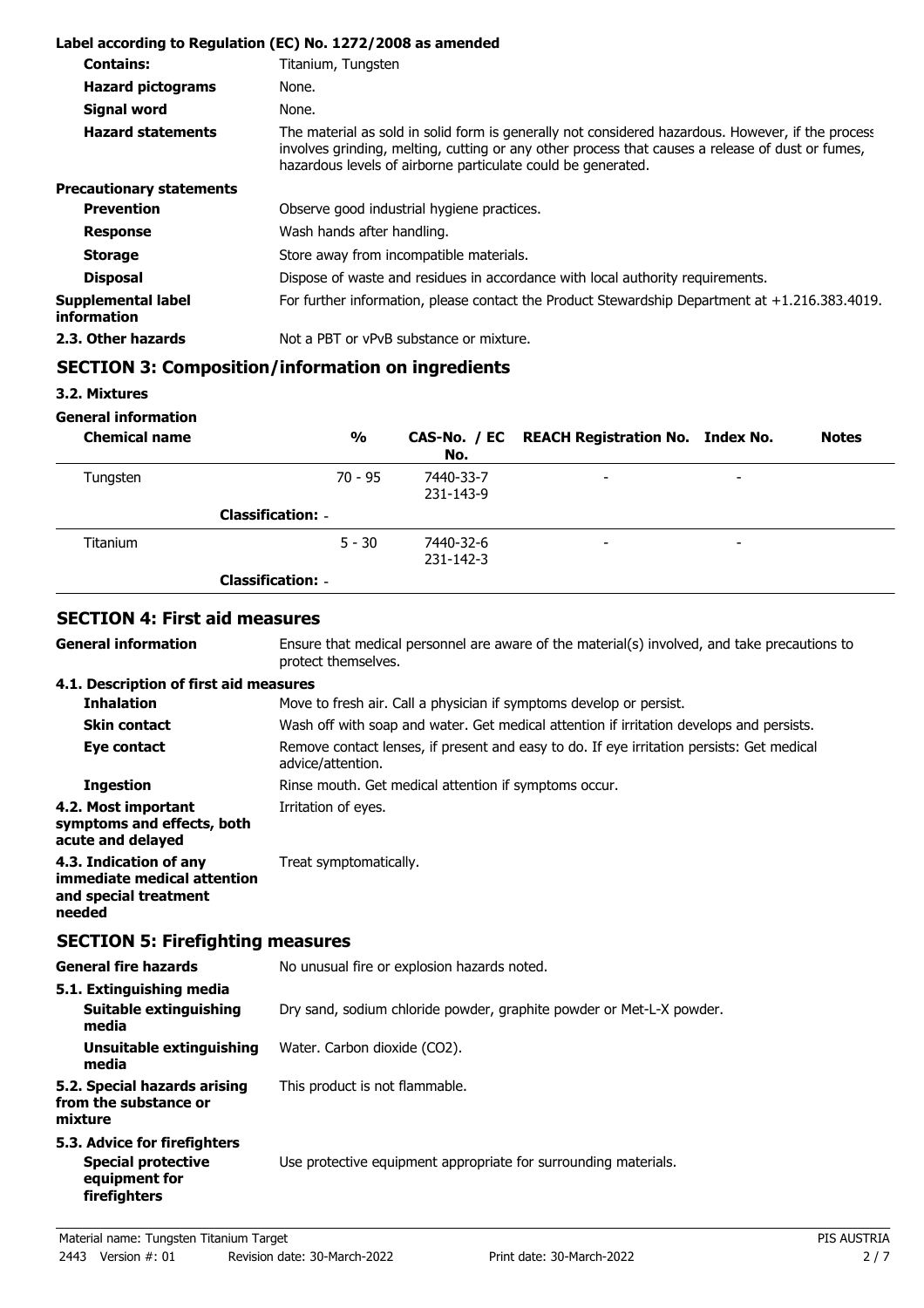| <b>Special firefighting</b><br>procedures | Move containers from fire area if you can do so without risk.                              |
|-------------------------------------------|--------------------------------------------------------------------------------------------|
| <b>Specific methods</b>                   | Use standard firefighting procedures and consider the hazards of other involved materials. |

## **SECTION 6: Accidental release measures**

|                                                              | 6.1. Personal precautions, protective equipment and emergency procedures                      |  |
|--------------------------------------------------------------|-----------------------------------------------------------------------------------------------|--|
| For non-emergency<br>personnel                               | For personal protection, see section 8 of the PIS.                                            |  |
| For emergency<br>responders                                  | Keep unnecessary personnel away. Use personal protection recommended in Section 8 of the PIS. |  |
| 6.2. Environmental<br>precautions                            | Avoid discharge into drains, water courses or onto the ground.                                |  |
| 6.3. Methods and material for<br>containment and cleaning up | Clean up in accordance with all applicable regulations.                                       |  |
| 6.4. Reference to other<br>sections                          | Not available.                                                                                |  |

## **SECTION 7: Handling and storage**

| 7.1. Precautions for safe<br>handling                                   | Observe good industrial hygiene practices.  |
|-------------------------------------------------------------------------|---------------------------------------------|
| 7.2. Conditions for safe<br>storage, including any<br>incompatibilities | Store in original tightly closed container. |
| 7.3. Specific end use(s)                                                | Not applicable.                             |

## **SECTION 8: Exposure controls/personal protection**

### **8.1. Control parameters**

#### **Occupational exposure limits**

#### **Austria. MAK List, OEL Ordinance (GwV), BGBl. II, no. 184/2001**

| <b>Components</b>                                    | <b>Type</b>                                                                                                                                                                                                                                                                                                                                                                                            | <b>Value</b> | <b>Form</b>         |
|------------------------------------------------------|--------------------------------------------------------------------------------------------------------------------------------------------------------------------------------------------------------------------------------------------------------------------------------------------------------------------------------------------------------------------------------------------------------|--------------|---------------------|
| Tungsten (CAS 7440-33-7)                             | <b>MAK</b>                                                                                                                                                                                                                                                                                                                                                                                             | 5 mg/m $3$   | Inhalable fraction. |
|                                                      | <b>STEL</b>                                                                                                                                                                                                                                                                                                                                                                                            | 10 mg/m3     | Inhalable fraction. |
| <b>Biological limit values</b>                       | No biological exposure limits noted for the ingredient(s).                                                                                                                                                                                                                                                                                                                                             |              |                     |
| <b>Recommended monitoring</b><br>procedures          | Follow standard monitoring procedures.                                                                                                                                                                                                                                                                                                                                                                 |              |                     |
| Derived no effect levels<br>(DNELs)                  | Not available.                                                                                                                                                                                                                                                                                                                                                                                         |              |                     |
| <b>Predicted no effect</b><br>concentrations (PNECs) | Not available.                                                                                                                                                                                                                                                                                                                                                                                         |              |                     |
| 8.2. Exposure controls                               |                                                                                                                                                                                                                                                                                                                                                                                                        |              |                     |
| <b>Appropriate engineering</b><br>controls           | Good general ventilation (typically 10 air changes per hour) should be used. Ventilation rates should<br>be matched to conditions. If applicable, use process enclosures, local exhaust ventilation, or other<br>engineering controls to maintain airborne levels below recommended exposure limits. If exposure<br>limits have not been established, maintain airborne levels to an acceptable level. |              |                     |
|                                                      | Individual protection measures, such as personal protective equipment                                                                                                                                                                                                                                                                                                                                  |              |                     |
| <b>General information</b>                           | Wear suitable protective clothing.                                                                                                                                                                                                                                                                                                                                                                     |              |                     |
| Eye/face protection                                  | Wear safety glasses with side shields (or goggles).                                                                                                                                                                                                                                                                                                                                                    |              |                     |
| <b>Skin protection</b><br>- Hand protection          | Wear appropriate chemical resistant gloves.                                                                                                                                                                                                                                                                                                                                                            |              |                     |
| - Other                                              | Wear suitable protective clothing.                                                                                                                                                                                                                                                                                                                                                                     |              |                     |
| <b>Respiratory protection</b>                        | In case of insufficient ventilation, wear suitable respiratory equipment.                                                                                                                                                                                                                                                                                                                              |              |                     |
| <b>Thermal hazards</b>                               | Wear appropriate thermal protective clothing, when necessary.                                                                                                                                                                                                                                                                                                                                          |              |                     |
| <b>Hygiene measures</b>                              | Always observe good personal hygiene measures, such as washing after handling the material and<br>before eating, drinking, and/or smoking. Routinely wash work clothing and protective equipment to<br>remove contaminants.                                                                                                                                                                            |              |                     |
| <b>Environmental exposure</b><br>controls            | Environmental manager must be informed of all major releases.                                                                                                                                                                                                                                                                                                                                          |              |                     |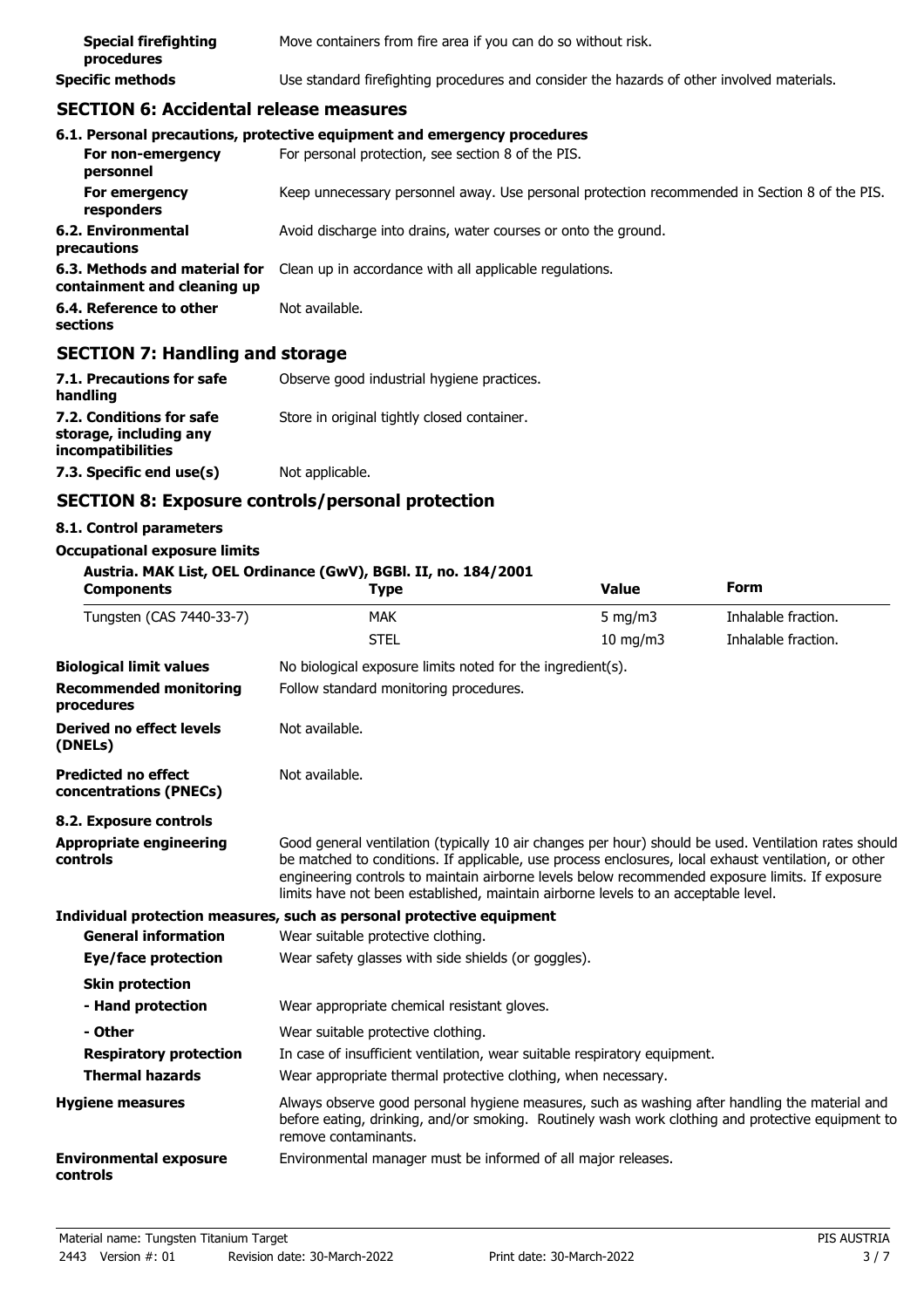# **SECTION 9: Physical and chemical properties**

# **9.1. Information on basic physical and chemical properties**

| <b>Appearance</b>                                    |                                                             |  |
|------------------------------------------------------|-------------------------------------------------------------|--|
| <b>Physical state</b>                                | Solid.                                                      |  |
| <b>Form</b>                                          | Solid.                                                      |  |
| Colour                                               | Grey.                                                       |  |
| Odour                                                | None.                                                       |  |
| <b>Odour threshold</b>                               | Not applicable.                                             |  |
| рH                                                   | Not applicable.                                             |  |
| <b>Melting point/freezing point</b>                  | 2000 - 2500 °C (3632 - 4532 °F) estimated / Not applicable. |  |
| Initial boiling point and<br>boiling range           | 4000 °C (7232 °F) estimated                                 |  |
| <b>Flash point</b>                                   | Not applicable.                                             |  |
| <b>Evaporation rate</b>                              | Not applicable.                                             |  |
| <b>Flammability (solid, gas)</b>                     | Not applicable.                                             |  |
| Upper/lower flammability or explosive limits         |                                                             |  |
| <b>Flammability limit - lower</b><br>(%)             | Not applicable.                                             |  |
| <b>Flammability limit -</b><br>upper (%)             | Not applicable.                                             |  |
| <b>Flammability limit -</b><br>upper (%) temperature | Not applicable.                                             |  |
| <b>Explosive limit - lower (</b><br>%)               | Not applicable.                                             |  |
| <b>Explosive limit - lower (</b><br>%) temperature   | Not applicable.                                             |  |
| <b>Explosive limit - upper</b><br>(%)                | Not applicable.                                             |  |
| <b>Explosive limit - upper (</b><br>%) temperature   | Not applicable.                                             |  |
| <b>Vapour pressure</b>                               | 0,00001 hPa estimated                                       |  |
| <b>Vapour density</b>                                | Not applicable.                                             |  |
| <b>Relative density</b>                              | Not applicable.                                             |  |
| Solubility(ies)                                      |                                                             |  |
| Solubility (water)                                   | Insoluble.                                                  |  |
| <b>Partition coefficient</b><br>(n-octanol/water)    | Not applicable.                                             |  |
| <b>Auto-ignition temperature</b><br>Not applicable.  |                                                             |  |
| <b>Decomposition temperature</b>                     | Not applicable.                                             |  |
| <b>Viscosity</b>                                     | Not applicable.                                             |  |
| <b>Explosive properties</b>                          | Not explosive.                                              |  |
| <b>Oxidising properties</b>                          | Not oxidising.                                              |  |
| 9.2. Other information                               |                                                             |  |
| <b>Density</b>                                       | 18,00 g/cm3                                                 |  |
| <b>SECTION 10: Stability and reactivity</b>          |                                                             |  |

| 10.1. Reactivity                            | The product is stable and non-reactive under normal conditions of use, storage and transport. |
|---------------------------------------------|-----------------------------------------------------------------------------------------------|
| 10.2. Chemical stability                    | Material is stable under normal conditions.                                                   |
| 10.3. Possibility of hazardous<br>reactions | No dangerous reaction known under conditions of normal use.                                   |
| 10.4. Conditions to avoid                   | Contact with incompatible materials.                                                          |
| 10.5. Incompatible materials                | Acids. Caustics.                                                                              |
| 10.6. Hazardous<br>decomposition products   | Not applicable.                                                                               |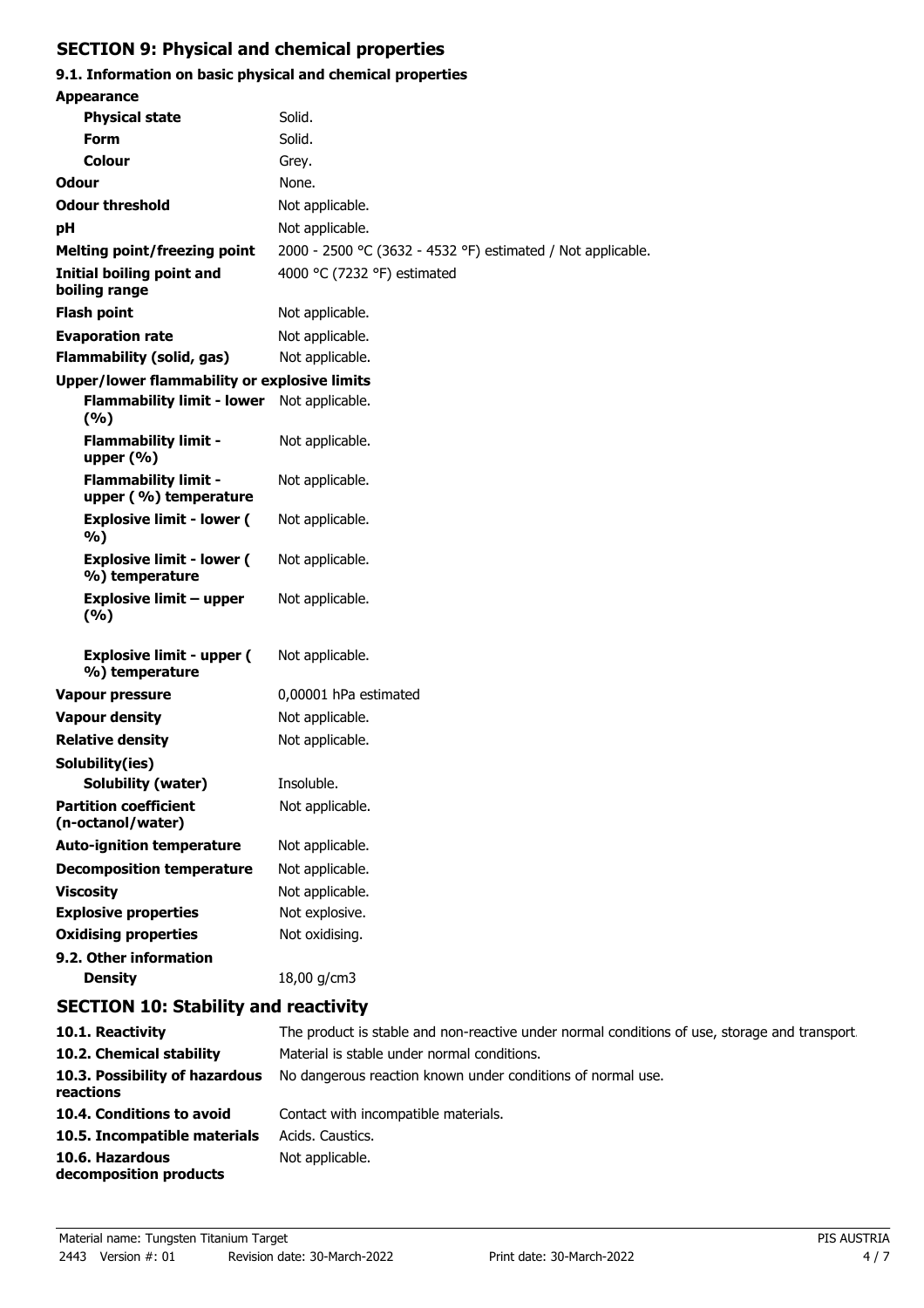## **SECTION 11: Toxicological information**

**General information CCCUPATION** Occupational exposure to the substance or mixture may cause adverse effects.

### **Information on likely routes of exposure**

| <b>Inhalation</b>   | Prolonged inhalation may be harmful.          |
|---------------------|-----------------------------------------------|
| <b>Skin contact</b> | Not relevant, due to the form of the product. |
| Eye contact         | Not relevant, due to the form of the product. |
| <b>Ingestion</b>    | Not relevant, due to the form of the product. |
| Symptoms            | None known.                                   |
|                     |                                               |

#### **11.1. Information on toxicological effects**

| <b>Acute toxicity</b>                                      | None known.                                                                  |
|------------------------------------------------------------|------------------------------------------------------------------------------|
| <b>Skin corrosion/irritation</b>                           | Not relevant, due to the form of the product.                                |
| Serious eye damage/eye<br>irritation                       | Not likely, due to the form of the product.                                  |
| <b>Respiratory sensitisation</b>                           | Not a respiratory sensitizer.                                                |
| <b>Skin sensitisation</b>                                  | Not a skin sensitiser.                                                       |
| <b>Germ cell mutagenicity</b>                              | Due to partial or complete lack of data the classification is not possible.  |
| Carcinogenicity                                            | Not classifiable as to carcinogenicity to humans.                            |
| <b>Reproductive toxicity</b>                               | This product is not expected to cause reproductive or developmental effects. |
| <b>Specific target organ toxicity</b><br>- single exposure | Not classified.                                                              |
| Specific target organ toxicity<br>- repeated exposure      | Not classified.                                                              |
| <b>Aspiration hazard</b>                                   | Not an aspiration hazard.                                                    |
| Mixture versus substance<br>information                    | No information available.                                                    |
| <b>Other information</b>                                   | Not available.                                                               |

# **SECTION 12: Ecological information**

| 12.1. Toxicity                                            | The product is not classified as environmentally hazardous.                                                                                                                                |
|-----------------------------------------------------------|--------------------------------------------------------------------------------------------------------------------------------------------------------------------------------------------|
| 12.2. Persistence and<br>degradability                    |                                                                                                                                                                                            |
| 12.3. Bioaccumulative<br>potential                        | No data available.                                                                                                                                                                         |
| <b>Partition coefficient</b><br>n-octanol/water (log Kow) | Not available.                                                                                                                                                                             |
| <b>Bioconcentration factor (BCF)</b>                      | Not available.                                                                                                                                                                             |
| 12.4. Mobility in soil                                    | No data available.                                                                                                                                                                         |
| 12.5. Results of PBT and<br>vPvB assessment               | Not a PBT or vPvB substance or mixture.                                                                                                                                                    |
| 12.6. Other adverse effects                               | No other adverse environmental effects (e.g. ozone depletion, photochemical ozone creation<br>potential, endocrine disruption, global warming potential) are expected from this component. |

## **SECTION 13: Disposal considerations**

| 13.1. Waste treatment methods          |                                                                                                                                                                                                                     |
|----------------------------------------|---------------------------------------------------------------------------------------------------------------------------------------------------------------------------------------------------------------------|
| <b>Residual waste</b>                  | Whatever cannot be saved for recovery or recycling should be managed in an appropriate and<br>approved waste facility. Processing, use or contamination of this product may change the waste<br>management options. |
| <b>Contaminated packaging</b>          | Since emptied containers may retain product residue, follow label warnings even after container is<br>emptied. Empty containers should be taken to an approved waste handling site for recycling or<br>disposal.    |
| EU waste code                          | The Waste code should be assigned in discussion between the user, the producer and the waste<br>disposal company.                                                                                                   |
| <b>Disposal</b><br>methods/information | Collect and reclaim or dispose in sealed containers at licensed waste disposal site.                                                                                                                                |
| <b>Special precautions</b>             | Dispose in accordance with all applicable regulations.                                                                                                                                                              |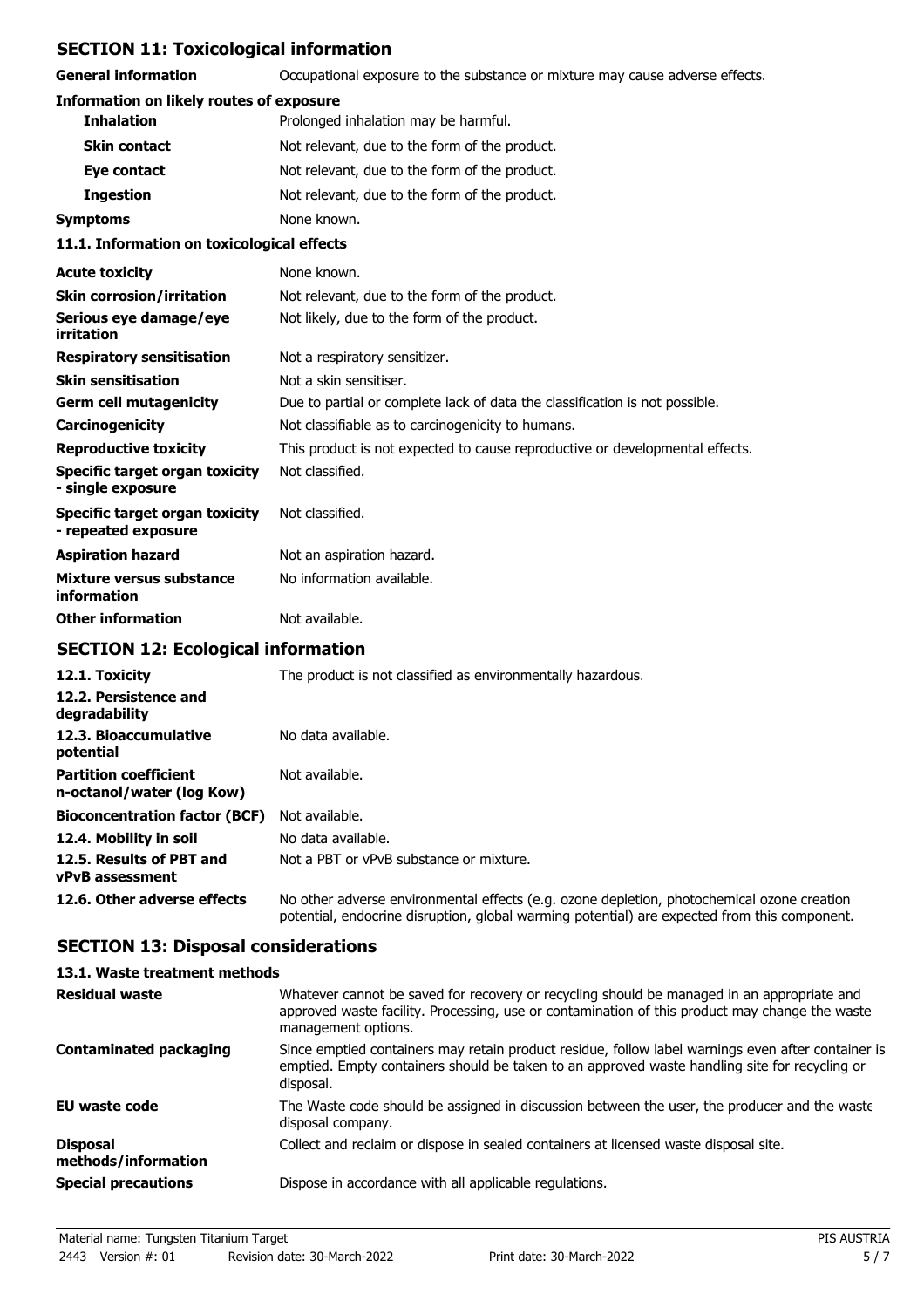## **SECTION 14: Transport information**

#### **ADR**

14.1. - 14.6.: Not regulated as dangerous goods. **RID**

14.1. - 14.6.: Not regulated as dangerous goods.

## **ADN**

14.1. - 14.6.: Not regulated as dangerous goods.

### **IATA**

14.1. - 14.6.: Not regulated as dangerous goods.

### **IMDG**

14.1. - 14.6.: Not regulated as dangerous goods.

## **SECTION 15: Regulatory information**

**15.1. Safety, health and environmental regulations/legislation specific for the substance or mixture**

### **EU regulati**

| <b>EU regulations</b>               |                                                                                                                     |
|-------------------------------------|---------------------------------------------------------------------------------------------------------------------|
|                                     | Regulation (EC) No. 1005/2009 on substances that deplete the ozone layer, Annex I and II, as amended                |
| Not listed.                         |                                                                                                                     |
|                                     | Regulation (EU) 2019/1021 On persistent organic pollutants (recast), as amended                                     |
| Not listed.                         |                                                                                                                     |
| amended                             | Regulation (EU) No. 649/2012 concerning the export and import of dangerous chemicals, Annex I, Part 1 as            |
| Not listed.                         |                                                                                                                     |
| amended                             | Regulation (EU) No. 649/2012 concerning the export and import of dangerous chemicals, Annex I, Part 2 as            |
| Not listed.                         |                                                                                                                     |
| amended                             | Regulation (EU) No. 649/2012 concerning the export and import of dangerous chemicals, Annex I, Part 3 as            |
| Not listed.                         |                                                                                                                     |
|                                     | Regulation (EU) No. 649/2012 concerning the export and import of dangerous chemicals, Annex V as amended            |
| Not listed.                         |                                                                                                                     |
|                                     | Regulation (EC) No. 166/2006 Annex II Pollutant Release and Transfer Registry, as amended                           |
| Not listed.                         |                                                                                                                     |
|                                     | Regulation (EC) No. 1907/2006, REACH Article 59(10) Candidate List as currently published by ECHA                   |
| Not listed.                         |                                                                                                                     |
| <b>Authorisations</b>               |                                                                                                                     |
|                                     | Regulation (EC) No. 1907/2006, REACH Annex XIV Substances subject to authorization, as amended                      |
| Not listed.                         |                                                                                                                     |
| <b>Restrictions on use</b>          |                                                                                                                     |
| amended                             | Regulation (EC) No. 1907/2006, REACH Annex XVII Substances subject to restriction on marketing and use as           |
| Not listed.                         |                                                                                                                     |
| mutagens at work, as amended.       | Directive 2004/37/EC: on the protection of workers from the risks related to exposure to carcinogens and            |
| Not listed.                         |                                                                                                                     |
| <b>Other EU regulations</b>         |                                                                                                                     |
|                                     | Directive 2012/18/EU on major accident hazards involving dangerous substances, as amended                           |
| Not listed.                         |                                                                                                                     |
| <b>Other regulations</b>            | The product is classified and labelled in accordance with Regulation (EC) 1272/2008 (CLP<br>Regulation) as amended. |
| <b>National regulations</b>         | Follow national regulation for work with chemical agents.                                                           |
| 15.2. Chemical safety<br>assessment | No Chemical Safety Assessment has been carried out.                                                                 |

## **SECTION 16: Other information**

| <b>List of abbreviations</b> | Not available. |
|------------------------------|----------------|
| <b>References</b>            | Not available. |